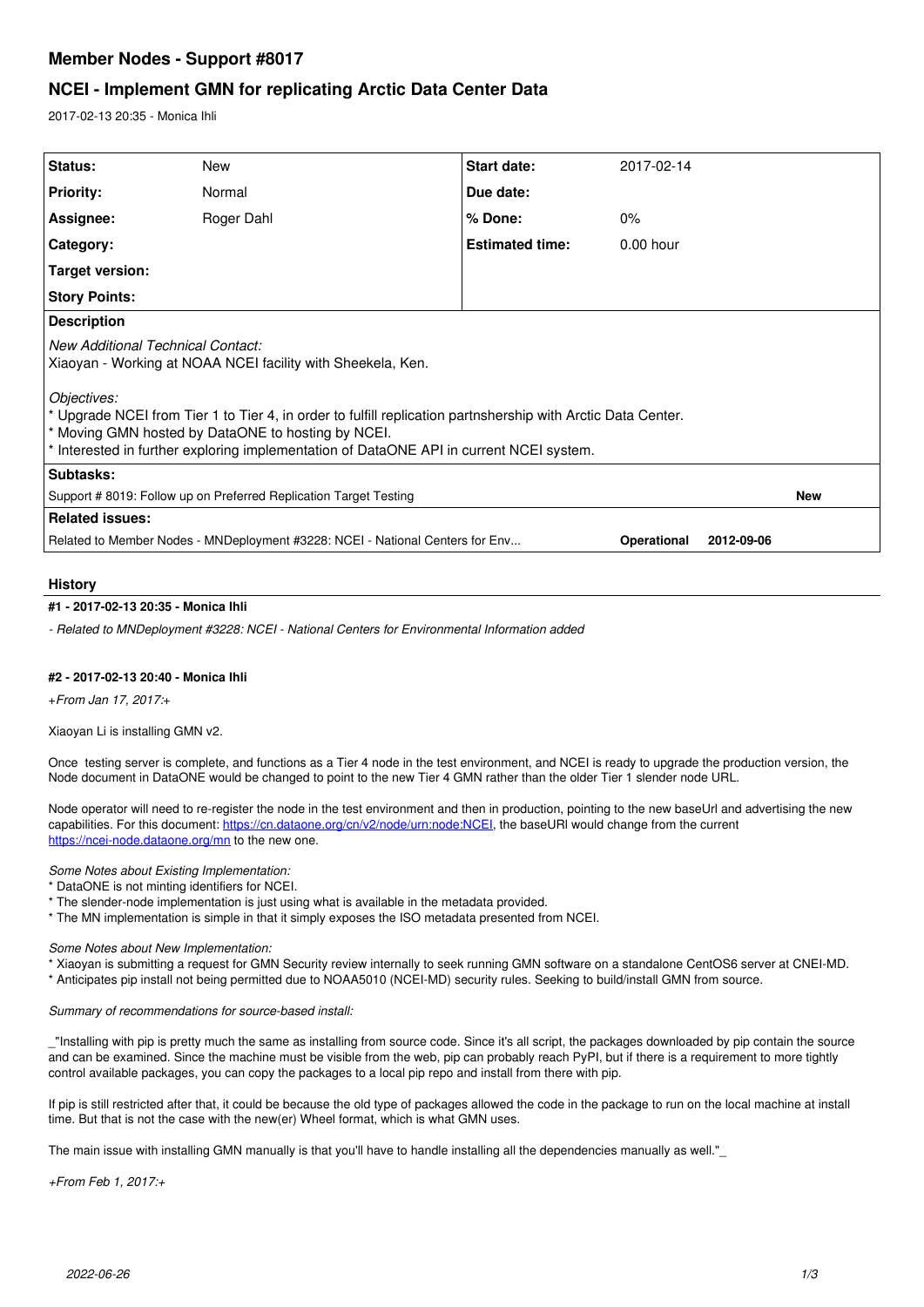*List of GMN Dependencies Provided:*

- $*$  appdirs==1.4.0
- \* CacheControl==0.11.6
- $*$  cffi==1.9.1
- \* cryptography==1.5.2
- $*$  dataone.cli==1.2.5
- \* dataone.common==2.0.0
- \* dataone.gmn==2.0.1
- \* dataone.libclient==2.0.0
- \* Django==1.10.1
- $*$  enum34==1.1.6
- \* google.foresite-toolkit==1.3
- \* html5lib==0.999999999
- $*$  idna==2.2
- \* ipaddress==1.0.18
- $*$  iso8601==0.1.11
- $*$  isodate==0.5.4
- \* lxml==3.7.2
- \* packaging==16.8
- $*$  psycopg2==2.5.2
- $*$  pyasn1==0.1.9
- \* pycparser==2.17
- \* PyJWT==1.4.2
- pyOpenSSL==16.2.0
- pyparsing==1.5.7
- python-dateutil==2.1
- \* PyXB==1.2.5
- $*$  rdflib==4.0.1
- $*$  requests==2.12.4
- \*  $six = 1.10.0$
- 
- \* SPARQLWrapper==1.8.0 \* webencodings==0.5

# **#3 - 2017-02-14 19:48 - Monica Ihli**

# More implementation notes:

NCEI is going to take GMN & Slender node code and adjust to enable replication support so that Arctic Data Center will replicate to NCEI. Therefore NCEI content is separate, but NCEI is in the role of node operator.